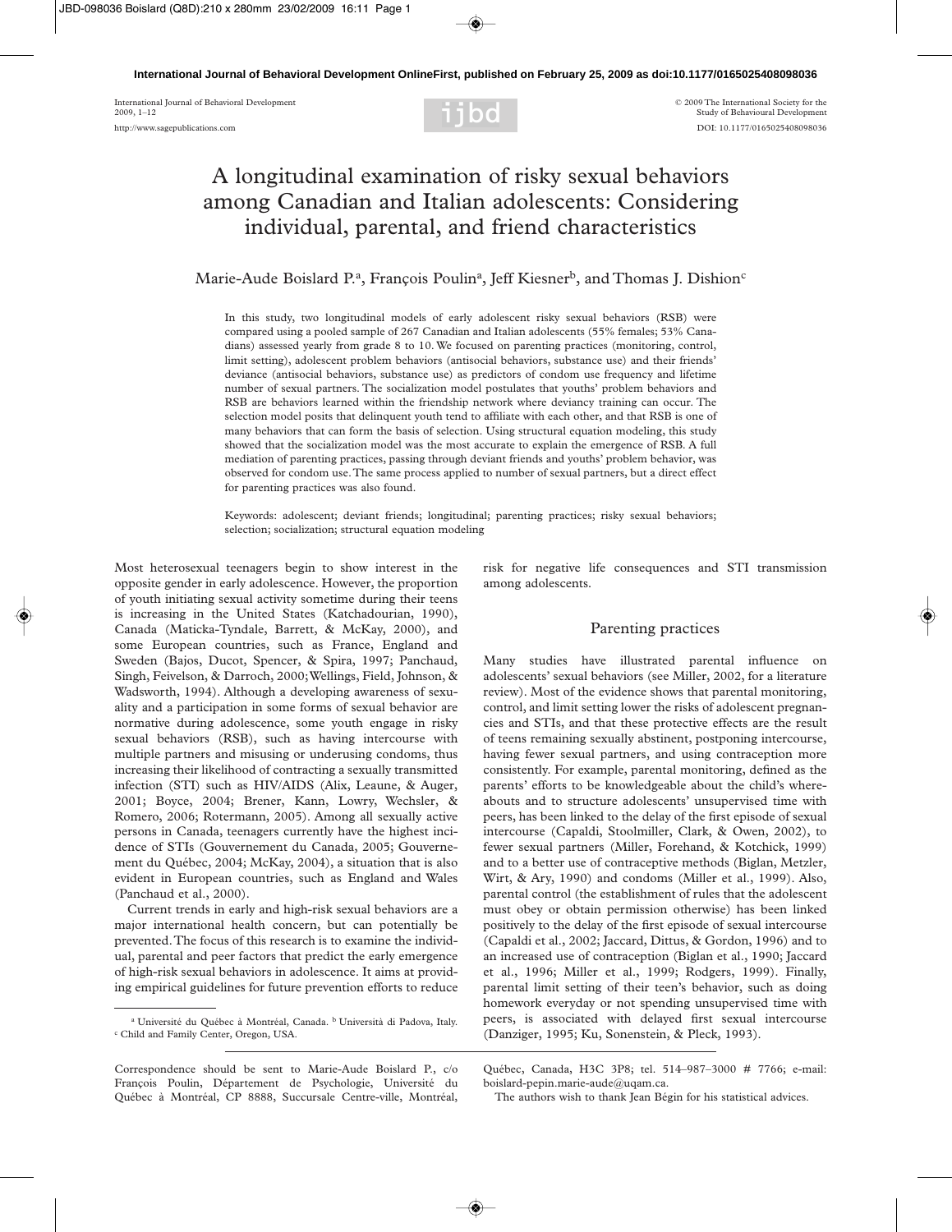#### Deviant friends

Research on parent monitoring has also shown that youth engaging in high-risk behaviors often spend copious amounts of unsupervised time with peers, which is associated with further increases in problem behavior. It is likely, then, that the adolescent friendship networks may also influence sexual behaviors. Friends seem to play an important role in influencing sexual behavior, because they can provide advice (Davis & Harris, 1982), approbation and encouragement (Connolly & Goldberg, 1999), social expectations, and opportunities for sexual activity (Rowe & Linver, 1995). Moreover, friends' problematic behaviors in general may also influence individual sexual practices. For example, French and Dishion (2003) found that involvement in a deviant peer network was among the strongest predictors of early-onset sexual behavior during early adolescence.

It has been observed that, when delinquent adolescents spend time together, they engage in a process of "deviancy training," a process characterized by deviant talk eliciting positive affect in the relationship (Dishion, Spracklen, Andrews, & Patterson, 1996). However, research on deviancy training has focused mostly on "deviance" as a general construct, and has not been extended to discussions that endorse high-risk sexual behavior. However, it is clear that youth who are comorbid for internalizing and externalizing behaviors are those who get most intensely involved in deviancy training and, later in adolescence, are those who have the more alarming patterns of sexual behavior. For example, Dishion (2000) found that comorbid youths were observed to have longer deviant talk bouts in early adolescence (nearly double those of the externalizing group) and, by middle adolescence, had an average of over 10 sexual partners in one year. This work builds on that of other investigators suggesting the need to study peer influence relative to predicting high-risk sexual behavior in adolescence (Biglan et al., 1990; Capaldi, Crosby, & Stoolmiller, 1996; French & Dishion, 2003; Whitbeck, Yoder, Hoyt, & Conger, 1999).

The tendency of antisocial friendship dyads to endorse the violation of social rules and sexual promiscuity (Dishion, 2000; Dishion et al., 1996) may be the causal link between deviant peer affiliation and the early onset of sexuality (Biglan et al., 1990; Capaldi et al., 1996; French & Dishion, 2003; Whitbeck et al., 1999). Substance use with peers may also be a key dynamic underlying premature engagement in high-risk sexual behavior (Capaldi et al., 2002). However, Li and colleagues (2001) observed that perceptions of peer drug use did not contribute directly to RSB.

## Youths' problem behaviors

According to the deviant syndrome theory (Jessor & Jessor, 1977), because antisocial behaviors, substance use, and RSB are strongly linked to one another, they are seen as representing diverse manifestations of a risky disposition that is progressively generalized to all aspects of life (Ary et al., 1999; Costa, Jessor, Donovan, & Fortenberry, 1995; Jessor, Van Den Bos, Vanderryn, Costa, & Turbin, 1997). As such, several studies have found robust associations between antisocial or delinquent behavior and substance use (Dobkin, Tremblay, Masse, & Vitaro, 1995; Kandel & Davies, 1992; Van Kammen & Loeber, 1994), between antisocial behaviors and early sexual activity (Capaldi et al., 1996), between substance use and early sexual activity (Bachanas et al., 2002; Duncan, Strycker, & Duncan, 1999; French & Dishion, 2003; Garriquet, 2005; Guo et al., 2002; Lowry et al., 1994; see Kerr & Matlak, 1998, for a literature review on alcohol use and sexual risk-taking) and between substance use and RSB, such as number of sexual partners and condom use (Guo et al., 2002; Richter et al., 1992; Robertson & Plant, 1988; Valois, Oeltmann, Waller, & Hussey, 1999; Valois, Vincent, McKeown, & Garrison, 1993). Moreover, Rosenbaum and Kandel (1990) found that high levels of drug involvement and early age of substance use initiation were both associated with a higher probability of early sexual intercourse. Moreover, it seems reasonable to assume that the earlier a teen starts his/her sexual life, the more opportunities for having sex, and the greater the number of sexual partners over time. Since early starters are usually less prepared for sexual activity than late starters, they may also be less likely to use condoms.

Furthermore, Zimmer-Gembeck, Siebenbruner, and Collins (2004) have recently shown that alcohol use at age 16 predicted lifetime number of sexual partners at age 19. Adolescents who consumed alcohol abusively and who used marijuana tended to have significantly more sexual partners and to use condoms less (Guo et al., 2002; Kerr & Matlak, 1998). This significant link between substance use and RSB has been observed in Canada, United States and Scotland (Lowry et al., 1994; Richter et al., 1992; Robertson & Plant, 1988; Valois et al., 1993). Finally, Ary and colleagues (1999) have used structural equation modeling to create a single construct of problem behaviors including antisocial behaviors, substance use, RSB, and academic failure. This construct accounted for 67% of the overall variance across the various problem behaviors. According to the deviant syndrome theory, it is also expected that these maladaptive behaviors would share common causes. French and Dishion (2003) have indeed observed that several factors involved in antisocial behavior, such as weak parental supervision, were equally part of the etiology of premature sexual behavior. All of these studies have provided empirical evidence for the interrelation between other problem behaviors (i.e., antisocial behaviors, substance use) and RSB, giving support to the theory of a larger problem behavior syndrome (Jessor & Jessor, 1977).

A few studies have gone further by showing that the onset of antisocial behaviors and substance use occurred before the onset of sexual activity (Elliott, Huizinga, & Morse, 1986), and predicted inconsistent condom use and more sexual partners (Guo et al., 2002). Several points further support this finding. First, antisocial behaviors can arise during early childhood (Moffitt, 1993). Second, the first experiences of cigarettes, alcohol and drug use usually occur during early to mid-adolescence (Blum et al., 2000; Holton & Haans, 2004; Resnick et al., 1997). Last but not least, the true sexual interest usually arises with puberty, since a certain level of physical maturity is necessary for having intercourse (Garriquet, 2005).

## Limitations of previous research

Interestingly, the results of the studies reviewed converge to suggest that adolescent sexual activity is shaped by the social context and relationships with their most proximal socialization agents, namely parents and friends, although only a few studies have examined their unique influence simultaneously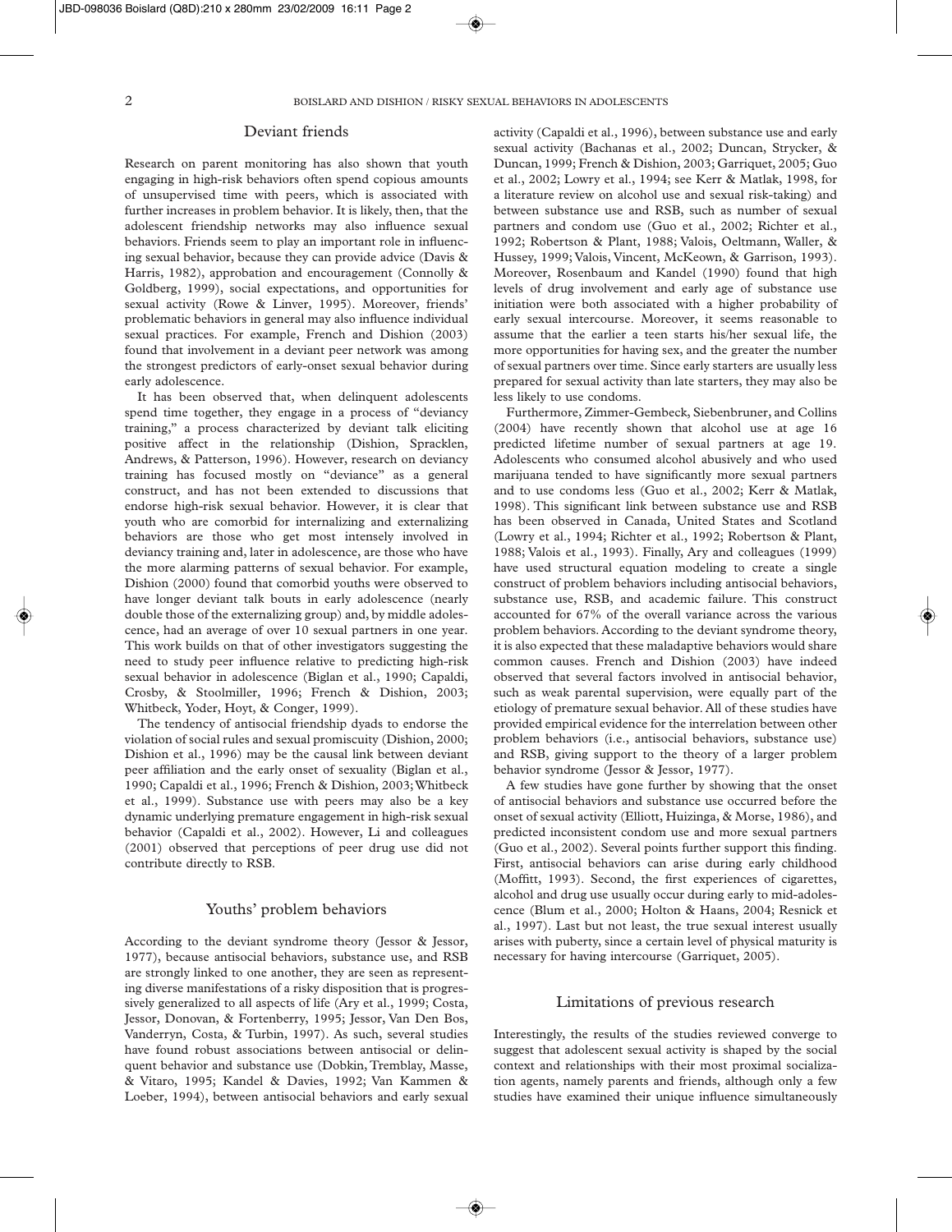(DiClemente, 1991; Fisher, Misovich & Fisher, 1992; Whitaker & Miller, 2000). However, the studies discussed vary considerably in terms of their methodological rigor.

First, some have used only adolescent perception, while others have used multiple informants. Second, most studies have examined the correlates of sexual activity with crosssectional surveys, whereas only a few have used longitudinal designs. Third, some scholars have investigated the onset of intercourse during adolescence retrospectively, years after the event, leading to problems of recall and event reconstruction. As several researchers have stressed, longitudinal prospective studies are required to capture the developmental changes in sexual behaviors among adolescents while they emerge (Clayton & Bokemeier, 1980; Wagner, 1980) and to examine whether their sexual behaviors are risky or safe. Fourth, most of these studies have used samples of youths from the United States only (Brener et al., 2006). Finally, most empirical studies have examined a series of predictors without an a priori theoretical framework. Despite some rare studies (Huba et al., 2003; Newcomb, Locke, & Goodyear, 2003; Salazar et al., 2004; Scaramella, Conger, Simons & Whitebeck, 1998; Smith & Guthrie, 2005), few scholars have described the structural links between parenting practices, youths' problem behaviors, deviant friends, and youths' sexual behaviors.

Although the independent examination of each of the preceding factors provides information on the direct links with RSB, the use of an integrative structural model in which all factors of interest and their interrelations are considered simultaneously would provide a more rigorous test and further our understanding of the emergence of RSB during adolescence.

## Goal of the study

The aim of this study is to test two alternative structural models in order to determine which one can explain the greater amount of the observed variability in condom use and number of sexual partners. They both postulate a complete mediation of the link between poor parenting practices and RSB through two mediating mechanisms: youths' problem behaviors and deviant peer affiliation. The factors are the same in each model; only their order varies as a function of the direction of the relations tested. Each model is described in the next section.

### Socialization model

Some scholars have argued that youths living in families in which parents do not use adequate monitoring practices would have more opportunities to affiliate with deviant friends in contexts where no adults are present to supervise them (Dishion & McMahon, 1998; Scaramella et al., 1998). It is possible that these youths will learn how to be antisocial, and how to use and obtain illicit substances, and will be encouraged to engage in RSB in these deviant groups of friends. This is the hypothesis of socialization (see Model 1 in Figure 1). According to this hypothesis, poor parenting practices contribute to the development of problem behaviors and RSB by increasing the probability that adolescents associate with deviant friends (Patterson & Dishion, 1985) and by increasing the amount of time spent with peers without supervision and structure (Capaldi et al., 2002; Miller et al., 1999).

Therefore, the influence of parenting practices on adolescents' behaviors might be indirect rather than direct, by shaping their social contexts and opportunities, such as who they hang out with and where they spend time (Capaldi et al., 1996; Conger & Simons, 1997; French & Dishion, 2003). More time spent with deviant friends without supervision can mean more opportunities for using substances, for breaking rules, for meeting potential sexual partners, and for having sex. Moreover, deviant friends may trivialize problem behaviors and RSB, and may encourage the initiation and escalation of such problematic behaviors (Scaramella et al., 1998).

## Selection model

The selection model is based on the idea that poor parenting practices have an initial effect on youth behavior. Previous research, in fact, has found that efficient parenting practices are associated with a decrease in antisocial behavior (Dishion & McMahon, 1998; Patterson & Southamer-Loeber, 1984), tobacco, alcohol and other drug use (Dishion et al., 1995; Fletcher, Darling, & Steinberg, 1995), whereas inadequate parental supervision, control and limit setting is associated with higher levels of problem behaviors. Because of behavioral homophily, these youths will have a tendency to spend time with others whose attitudes and behaviors are similar to their own, resulting in highly antisocial peer groups. This could be



Figure 1. Hypothesized models of risky sexual behaviors.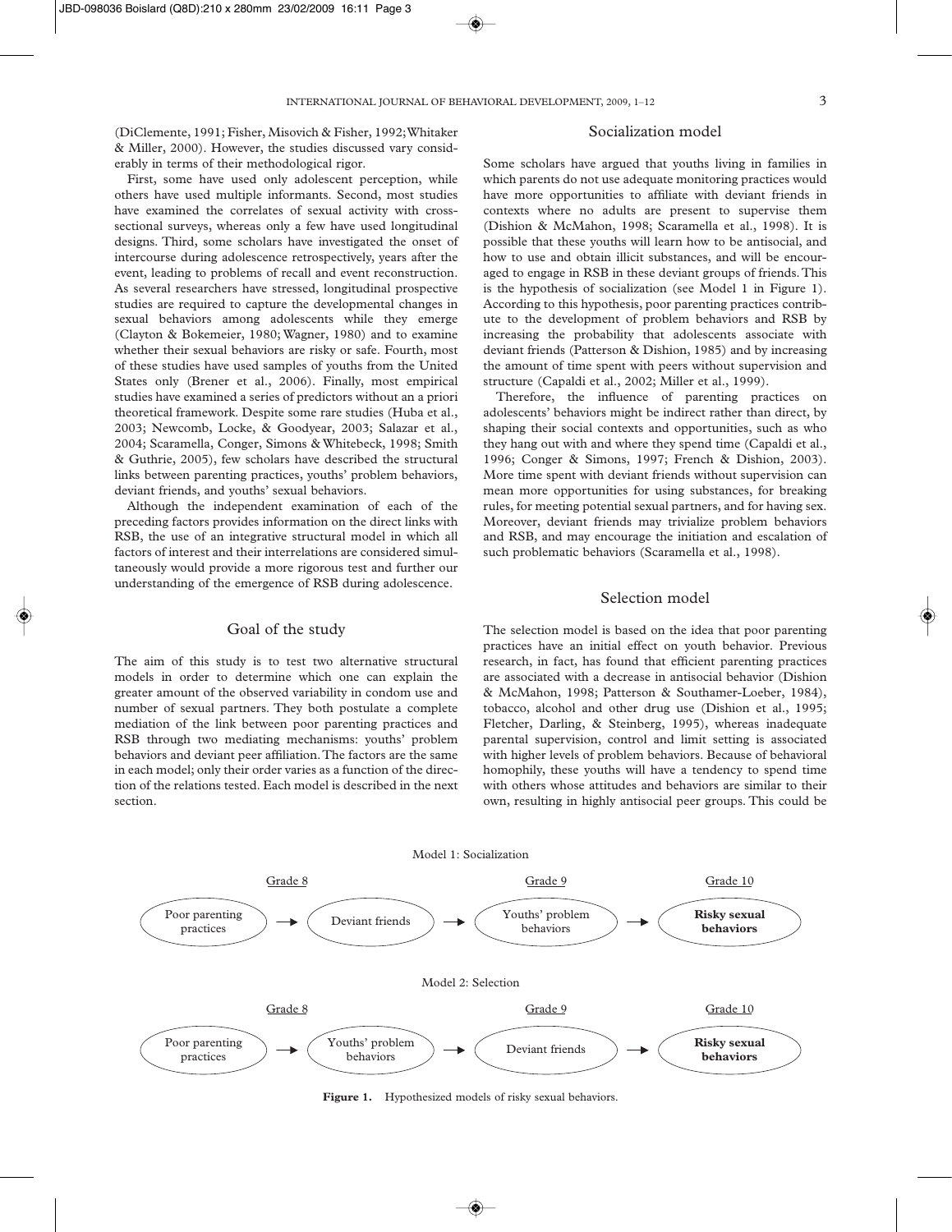even truer for adolescents because of the high level of conformity they tend to display (Berndt, 1979).

Within these groups of deviant friends, antisocial behavior and substance use in mixed-gender contexts create favorable conditions for sexual activity and RSB to occur. Deviant friends can become, or provide access to, potential sexual partners. Friends can also provide contexts for sexual encounters and reinforce the behaviors that otherwise would be disapproved of, such as early sexual activity, frequent changes of sexual partners, and underuse of condoms. This constitutes the selection hypothesis (see Model 2 in Figure 1). According to this hypothesis, the link between problem behaviors and RSB could be explained by the fact that the youths' problem behaviors provide access to a group of similar deviant friends in which RSB can occur. Thus, from a purely functional perspective, problem behaviors such as delinquency and substance use can serve to increase the visibility of the teenager and his/her popularity with other-sex peers and, consequently, enhance his/her opportunities for having intercourse (Dishion, Poulin, & Skaggs, 2000).

To sum up, the aim of this study is to advance the current literature on RSB in adolescence by testing two alternative RSB prediction models using longitudinal data, structural equation modeling (SEM), and a sample of adolescents from two different countries. Because both the socialization and the selection models are theoretically justified, and have received previous empirical support, they will be compared empirically. The models will be examined separately for condom use and number of sexual partners. Although we expect these two variables to be highly associated, they are seen as distinct, important dimensions of RSB. The design used in this study is longitudinal, thus allowing us to test for directionality over time. Furthermore, this study includes subsamples of youths from two different Western countries (Canada and Italy). Using such a diverse sample helps increase confidence in the results and their potential generalization.

## Methods

## *Participants*

Participants were part of a longitudinal study on adolescent social development. Letters were sent to all parents of 8thgrade students in the participating schools, explaining the nature of the study and inviting them to provide written consent if they agreed to participate with their child. About 60% of the solicited families agreed to participate in the longitudinal study. The initial sample was composed of 296 8thgraders (50% Canadians; 53% females), of which only 28 subjects had left the study by grade 10. This attrition was mainly among males (79%,  $n = 22$ ) and Italians (68%,  $n = 19$ ). The remaining subjects did not differ from the drop-out subjects in grade 8 on any of the independent variables (i.e., monitoring, control, limit setting, friends' antisocial behaviors, youths' substance use and youths' antisocial behaviors) or on their initial level of sexual activity.

The final sample was composed of 127 10th-grade Italian adolescents (50% girls; 96% Italian first language) and 141 10th-grade Canadian adolescents (58% girls; 64% French first language) and their parents. Note that the Italian sample is more homogeneous with regards to native language, whereas the Canadian sample shows more diversity. There is a 5.4 month difference between the mean ages of the two subsamples, with the Canadian adolescents being older.

## *Procedures and study design*

Each year, participants were asked to complete questionnaires during school hours or directly after classes. Trained interviewers were present to give instructions and to answer questions. Parallel to the assessments at schools, questionnaires were sent by mail to one parent for all participating youth. At each wave, parents received money (20\$CAN or 15€) and adolescents were given a gift certificate (20\$CAN or 15€) to a movie theatre, music store or sports shop, to thank them for their participation. Parenting practices were measured in grade 8, youth and friend problem behaviors were assessed in grades 8 and 9, whereas lifetime number of sexual partners and frequency of condom use were measured in grade 10.

## *Measures*

*Parenting practices* were measured in grade 8 using three variables: parental monitoring, parental control, and limit setting. *Parental monitoring* was measured using youth report on four items with a 5-point Likert scale (e.g., "How often does at least one of your parents know where you are after school?"). A mean score was computed  $(\alpha = .88)$ . *Parental control* was measured using both parent and youth report with the same five items from the "control" subscale of the Parental Monitoring Questionnaire (Kerr & Stattin, 2000). Responses were given on a 5-point Likert scale (e.g., "Does your child need to have your permission to stay out late on a weekday evening?"). The mean score across the 10 items was used ( $\alpha = .69$ ). However, for 17 participants for whom only the child questionnaire was available, the mean score was computed using only youth report. *Limit setting* was measured using youth report on four items using a 4-point Likert scale, ranging from "My parents have a clear rule" to "My parents don't have a rule or expectation." Items refer to parental rules for doing homework, not smoking, not spending unsupervised time with friends, and not going out late without telling them. The mean score was computed ( $\alpha$  = .49).

*Friends' deviance* was measured in grades 8 and 9. This construct reflects time spent with friends who engage in antisocial behavior and substance use. *Friends' antisocial behavior* was assessed with three items using a 7-point scale ranging from "never" to "more than seven times" (e.g., "In the last week, how many times did you get together with friends who get in trouble a lot?"). The other two items were about fighting and stealing. The mean score was used ( $\alpha$  = .68 in grade 8;  $\alpha$  = .79 in grade 9). *Friends' substance use* was assessed with a questionnaire in which participants were asked to write down the names of up to five close friends and to answer questions for each nominated friend. For each friend, participants were asked whether s/he uses tobacco, alcohol, marijuana, and other drugs (using a dichotomous yes/no response). A mean score of substance use was first computed for each friend, and afterwards across all friends ( $\alpha$  = .82 in grade 8;  $\alpha$  = .90 in grade 9).

*Youth problem behavior* included both antisocial behavior and substance use; both assessed in grades 8 and 9. *Youth antisocial behavior* was measured with parent reports on 13 items using a 5-point Likert scale (e.g., "During the past three months, how often did your child scream, yell, or shout at someone?"). The mean score was computed ( $\alpha$  = .82 in grade 8;  $\alpha$  = .78 in grade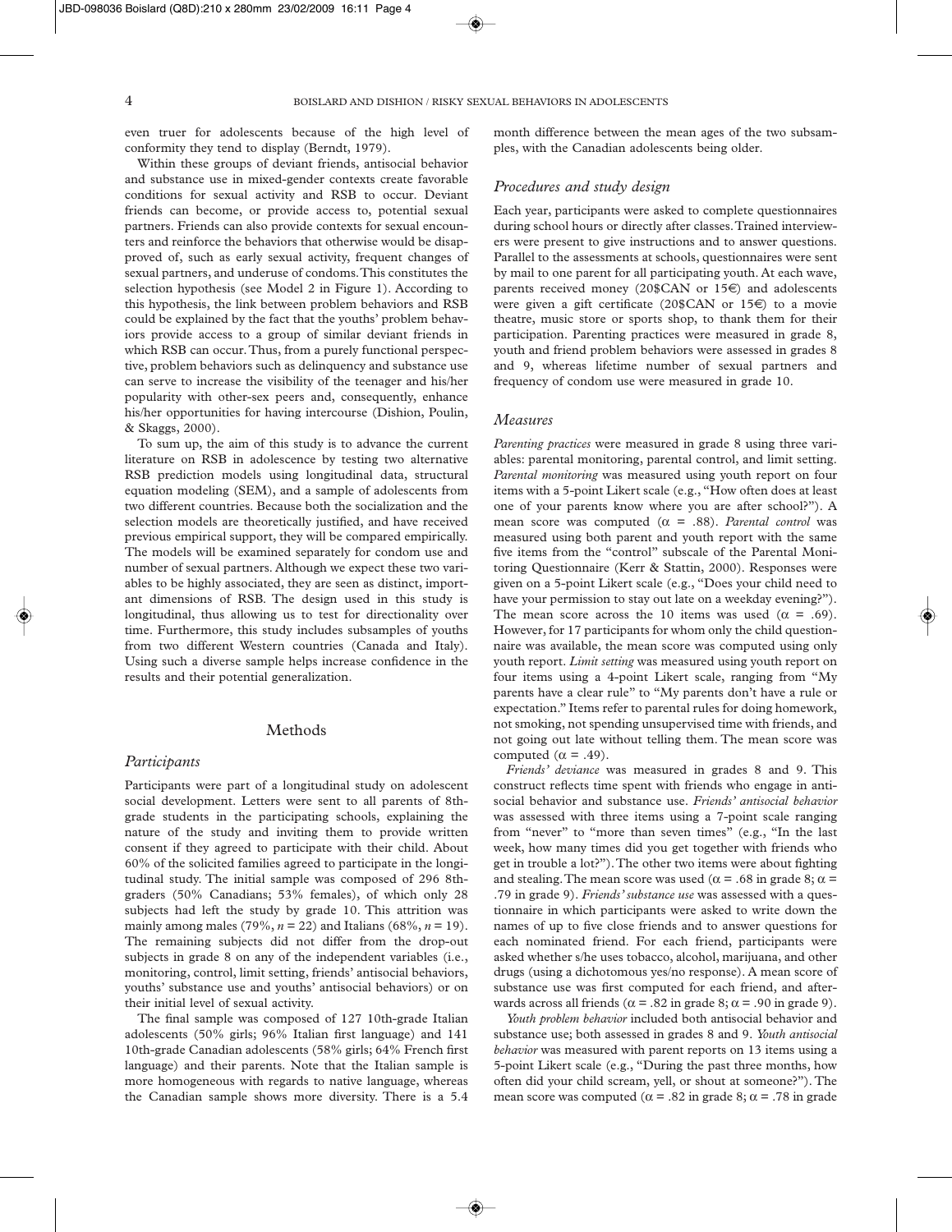9). *Youth substance use* was measured with a self-report scale asking how often, in the last month, s/he used tobacco, alcohol, marijuana and other drugs. Responses were given on a 14-point scale, ranging from "0" to "41 or more times." A mean score was computed ( $\alpha$  = .75 in grade 8;  $\alpha$  = .78 in grade 9).

For *youth risky sexual behavior*, at each wave, participants were asked whether or not they had ever had intercourse with someone of the other sex. We used the data from the last wave (grade 10) to include as many sexually active teenagers as possible. Those who reported being sexually active were asked to remember the *number of sexual partners* of the other sex they had had in their lifetime. Responses ranged from 1 to 16 within this sample. The *frequency of condom use* was also assessed. Participants also were asked to report how often, during the last year, they had used a condom when they had had sex. Responses were given on a 5-point Likert scale, ranging from "never" to "every time." As in Capaldi et al. (2002), condom use was recoded in three categories:  $0 =$  never had intercourse  $(n = 148)$ ,  $1 =$  always use condoms when having intercourse  $(n = 62)$  and  $2 =$  do not use condoms systematically when having intercourse  $(n = 57)$ . This procedure quantifies the risk of getting an STI dimensionally, in which abstinence is the only method that guarantees no (zero) risk. However, after a single sexual intercourse, the risk increases. If condoms are used, without exception, for every sexual encounter, the risk remains low. On the other hand, a single unprotected sexual intercourse increases the risk level, regardless of whether condoms were used most of the time or never used in the past. As the number of unprotected sexual encounters increases, so does the likelihood of exposure. Unfortunately, one sole sexual exposure to an infected partner is sufficient for getting an STI.

## *Missing data*

Structural equation modeling (SEM) requires a complete data set. Therefore, for the 1.6% data points missing amongst independent variables, we imputed the sample mean within country on the missing variable. For the condom use variable, data were missing for 15 participants. For the participants who were already sexually active in grade 9, we used their grade-9 frequency report. Participants who became sexually active between grades 9 and 10, and who did not report a condom use frequency at grade 10, were excluded because there was no other way for estimating whether they had used condoms systematically or not since they started to have sex  $(n = 4)$ . For the lifetime number of sexual partners, there were missing data for 15 participants. For those who were already sexually active in grade 9, we used their lifetime number of sexual partners reported at the preceding wave as the most conservative value. If they were still dating their last reported sexual partner, this value would indeed be right. Six participants became sexually active between grades 9 and 10, and did not report a lifetime number of sexual partners and were excluded. The following analyses were performed using data from 267 adolescents for whom all data were available after these procedures.

#### Results

## *Analytic strategy*

The first step in data analysis was to examine the assumptions of normality and conduct transformations on the variables that were not normally distributed. The next step was to verify that the Canadian and the Italian subsamples could be pooled. This was done by comparing mean levels on each variable as well as comparing the correlation matrices calculated separately for each country. Next, we used SEM to test the hypothesized models (see Kaplan, 2000). SEM proceeded in three steps using the *AMOS* 6.0 software package. First, confirmatory factor analyses (CFA) were conducted on the independent variables to confirm the hypothesized three-factor measurement model. Second, the two theoretical models were estimated separately for both condom use and lifetime number of sexual partners. Third, the best fitting model of the two was selected by examining the fit indices, and modified by adding theoretically driven direct effects to improve the fit between the observed and the predicted covariance matrices.

Model fit was assessed with four commonly used fit indices: (1) the chi-square test statistic and its level of significance (a non-significant chi-square indicates no significant difference between the predicted and observed covariance matrices); (2) the Root Mean Square Error of Approximation (RMSEA; Browne & Cudeck, 1993), which gives an estimate of error due to approximate fit of the model (values below .08 indicate acceptable fit; the lower the better); (3) the Comparative Fit Index (CFI; Bentler & Bonett, 1980), which compares the specified model to the independence model (values above .90 indicate good fit; the closer to 1 the better); and (4) the Akaike's Information Criterion (AIC; Akaike, 1987), an inferential statistical method used for comparing models in terms of chi-square differences.

## *Preliminary analyses*

Logarithmic transformations were performed on the following variables: friends' substance use (grades 8 and 9), friends' antisocial behaviors (grades 8 and 9), youths' substance use (grades 8 and 9), and youths' lifetime number of sexual partners (grade 10). This computation reduced their high kurtosis and skewness to acceptable levels for normality.

Subsequently, we conducted one-way ANOVAs on all of the independent variables and the dependent variables by country (see Table 1). For the independent variables, results showed that Italian parents used significantly more control than Canadian parents, but no significant differences were found for parental monitoring and limit setting. Friends of the Canadian youth used significantly more substances than the Italian friends in grade 8 and, although this gap tended to decrease with time, this difference was still significant one year later. However, Italian friends exhibit more antisocial behaviors than Canadian friends, both in grades 8 and 9. A significant difference was found for youths' substance use in grade 8, with Canadians reporting using substances more often than Italians, but this difference was no longer significant one year later. Significant differences were found for the dependent variables as well, with Canadian participants being less prone to using condoms systematically and having more sexual partners. Note that 58% of the Canadian youths reported being sexually active in grade 10, whereas 32% of the Italian sample reported so.

Next, we compared the correlation matrices of the Italian and Canadian samples in order to determine if there were differences in their patterns of relations. The criteria proposed in Guilford (1965) for calculating differences in correlations of independent samples were followed by transforming each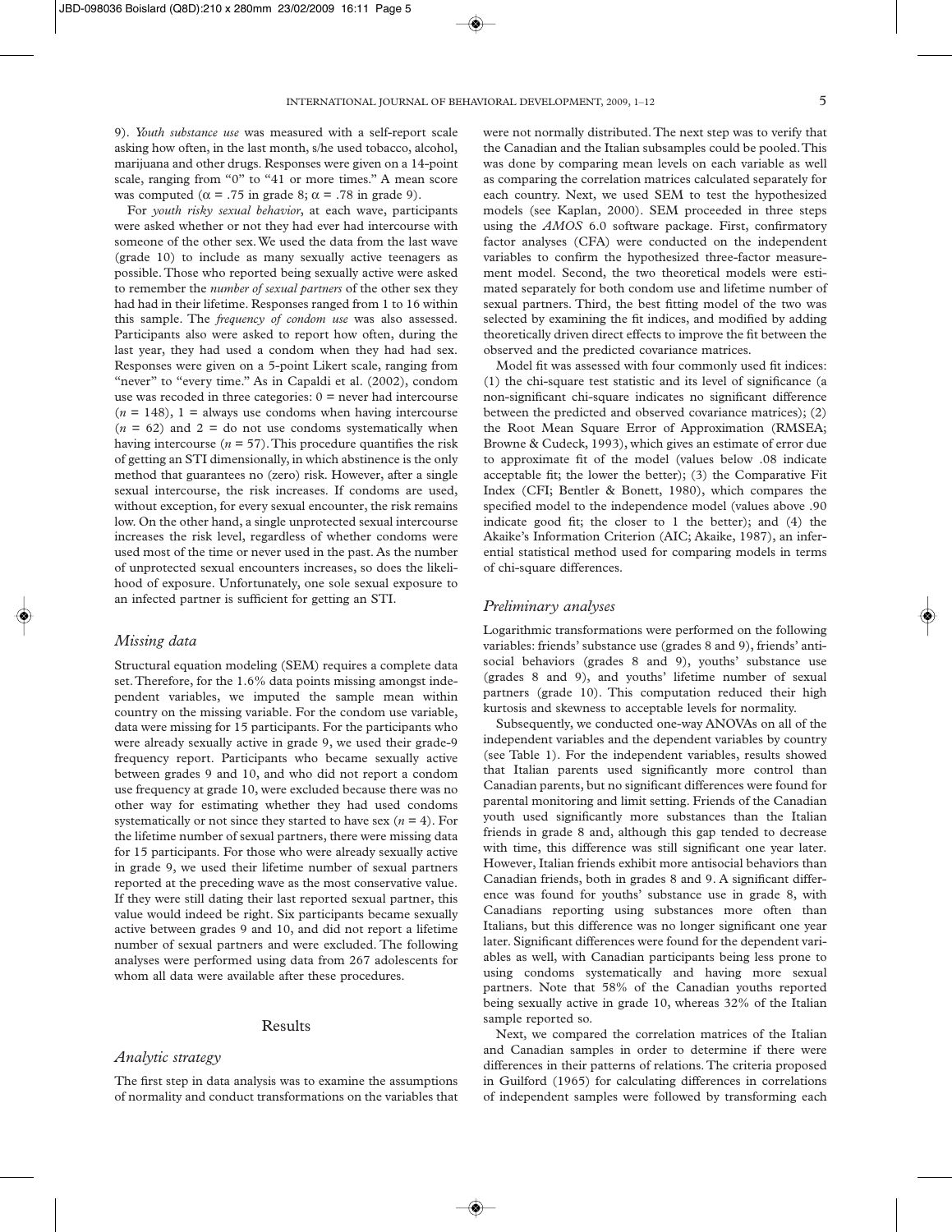## **Table 1**

*Means and standard deviations for all measures among the Canadian and the Italian samples and results of the ANOVAS*

|                                                 |     | Canada<br>M(SD) | Italy<br>M(SD)    | F, p           |  |
|-------------------------------------------------|-----|-----------------|-------------------|----------------|--|
| Parenting practices (G8)                        |     |                 |                   |                |  |
| Monitoring                                      |     | 3.69(1.02)      | 3.87(1.04)        | ns             |  |
| Control                                         |     | 2.40(62)        | $4.09$ $(.47)$    | $42.67***$     |  |
| Limit setting                                   |     | $1.98$ (.57)    | $1.98$ (.50)      | n <sub>s</sub> |  |
| Deviant friends                                 |     |                 |                   |                |  |
| Friends' substance use (G8) <sup>a</sup>        |     | $.67$ $(.85)$   | .23(.43)          | $27.63***$     |  |
| Friends' substance use $(G9)^a$                 |     | $.22$ $(.23)$   | $.12$ $(.16)$     | $15.02***$     |  |
| Friends' antisocial behaviors (G8)              |     | $.37$ $(.11)$   | $.42 \quad (.14)$ | $8.13**$       |  |
| Friends' antisocial behaviors (G9)              |     | .37(.12)        | .44(.16)          | $15.83***$     |  |
| Youths' problem behaviors                       |     |                 |                   |                |  |
| Substance use $(G8)^a$                          |     | .21(.29)        | $.14 \quad (.22)$ | $5.24*$        |  |
| Substance use $(G9)^a$                          |     | $.24$ $(.32)$   | $.23$ $(.29)$     | ns             |  |
| Antisocial behaviors (G8)                       |     | 1.77(0.49)      | $1.66$ $(.42)$    | ns             |  |
| Antisocial behaviors (G9)                       |     | 1.74(0.49)      | 1.70(0.49)        | ns             |  |
| Risky sexual behaviors (G10)                    |     |                 |                   |                |  |
| Condom use                                      |     | .87 (.84)       | .44(.71)          | $19.92***$     |  |
| Lifetime number of sexual partners <sup>a</sup> | .32 | (.34)           | .13(0.26)         | $24.17***$     |  |

*Note.* G = Grade. <sup>a</sup> Logarithmic transformations were performed on these variables.

 $\star_p$  < .05;  $\star\star_p$  < .01;  $\star\star\star_p$  < .001.

difference into a *z* score and verifying whether this difference was significant or not at a  $p < .05$  level. Among the 78 correlations examined (between all independent variables [IVs] and dependent variables [DVs]), only eight were significantly different for these two subsamples, of which two involved the RSB variables. Specifically, for both condom use  $(z = 2.71, p < .05)$ and number of sexual partners ( $z = 2.27$ ,  $p < .05$ ), the association with youths' substance use in grade 9 was significantly stronger among Italian than Canadian participants.

Regarding the independent variables, the associations between friends' substance use in grade 8 and youths' substance use in grades 8 and 9 were significantly stronger among Canadians (grade 8: *z* = 3.44, *p* < .05; grade 9: *z* = 3.29,  $p \leq .05$ , as were the associations between friends' substance use in grade 8 and friends' substance use in grade 9

## $(z = 3.06, p < .05)$ , and between youths' antisocial behaviors in grade 8 and youths' antisocial behaviors in grade 9 ( $z = 2.10$ ,  $p < .05$ ). Conversely, the relations between friends' antisocial behaviors in grade 8 and friends' substance use in grades 8 (*z* = 2.79, *p* < .05) and 9 (*z* = 1.97, *p* < .05) were significantly higher among Italians. When using the Bronferroni correction, only one difference was still significant: between friends' substance use and youths' substance use in grade  $8$  ( $z = 3.44$ ,  $p \lt 0.000641$ ). Therefore, with 90% of all correlations being approximately the same for Canadian and Italian participants, and because no a priori difference was expected between the Canadian and the Italian samples, we concluded that their patterns of associations were similar enough to test the hypothesized models among the total pooled sample. The full sample correlation matrix is presented in Table 2.

### **Table 2**

*Correlations among all variables and RSB in the total sample (*N *= 267)*

|                                        |         | 2                | 3                       | $\overline{4}$                      | 5        | 6        | 7        | 8        | 9        | 10       | 11       | 12       | 13      |
|----------------------------------------|---------|------------------|-------------------------|-------------------------------------|----------|----------|----------|----------|----------|----------|----------|----------|---------|
| 1. Gender <sup>a</sup>                 |         |                  |                         |                                     |          |          |          |          |          |          |          |          |         |
| 2. Parental monitoring                 | .06     |                  |                         |                                     |          |          |          |          |          |          |          |          |         |
| 3. Parental control                    | $-.00$  | $.34***$         |                         |                                     |          |          |          |          |          |          |          |          |         |
| 4. Parental limit setting              | $-.00$  | $.24***$         | $.40***$                |                                     |          |          |          |          |          |          |          |          |         |
| 5. Friends' substance use (G8)         | .07     |                  | $-.22***-.29***-.20***$ |                                     |          |          |          |          |          |          |          |          |         |
| 6. Friends' substance use (G9)         | .11     |                  |                         | $-.24***-.30***-.27***$             | $.68***$ |          |          |          |          |          |          |          |         |
| 7. Friends' antisocial behavior (G8)   | $-.08$  | $-.23***-.07$    |                         | $-.14*$                             | $.26***$ | $.28***$ |          |          |          |          |          |          |         |
| 8. Friends' antisocial behavior (G9)   | $-.08$  | $-.20***$        | .02                     | $-.07$                              | .12      | $.34***$ | $.37***$ |          |          |          |          |          |         |
| 9. Youths' substance use (G8)          | $-.01$  |                  |                         | $-32***$ $-29***$ $-23***$ $.71***$ |          | $63***$  | $33***$  | $25***$  |          |          |          |          |         |
| 10. Youths' substance use (G9)         | .01     |                  |                         | $-32***$ $-24***$ $-23***$ $.57***$ |          | $73***$  | $.32***$ | $.40***$ | $75***$  |          |          |          |         |
| 11. Youths' antisocial behavior (G8)   | $-.07$  | $-22***$ $-18**$ |                         | $-.14*$                             | $.20***$ | $.16***$ | .10      | .10      | $.23***$ | $.17***$ |          |          |         |
| 12. Youths' antisocial behavior (G9)   | $-.03$  | $-.19**$         | $-.09$                  | $-.08$                              | $.27***$ | $.24***$ | $.20***$ | $.18***$ | $.31***$ | $.34***$ | $.66***$ |          |         |
| 13. Condom use <sup>b</sup>            | $.12\,$ |                  | $-.22***-.34***-.15*$   |                                     | $.35***$ | $.44***$ | $.13*$   | $.20***$ | $.38***$ | $.46***$ | $.13*$   | $.28***$ |         |
| 14. Lifetime number of sexual partners | .03     |                  | $-.29***-.37***-.19**$  |                                     | $.37***$ | $.47***$ | $.15*$   | $.24***$ | $.41***$ | $.50***$ | $.18***$ | $.23***$ | $77***$ |
|                                        |         |                  |                         |                                     |          |          |          |          |          |          |          |          |         |

*Notes.* <sup>a</sup> For gender,  $0 =$  male;  $1 =$  female.  $\frac{1}{2}$  For condom use,  $0 =$  virgin;  $1 =$  always used condoms;  $2 =$  did not always use condoms.  $G =$ Grade.  $P =$  Parent report;  $C =$  Child report.

 $\star_p$  < .05;  $\star\star_p$  < .01;  $\star\star\star_p$  < 001.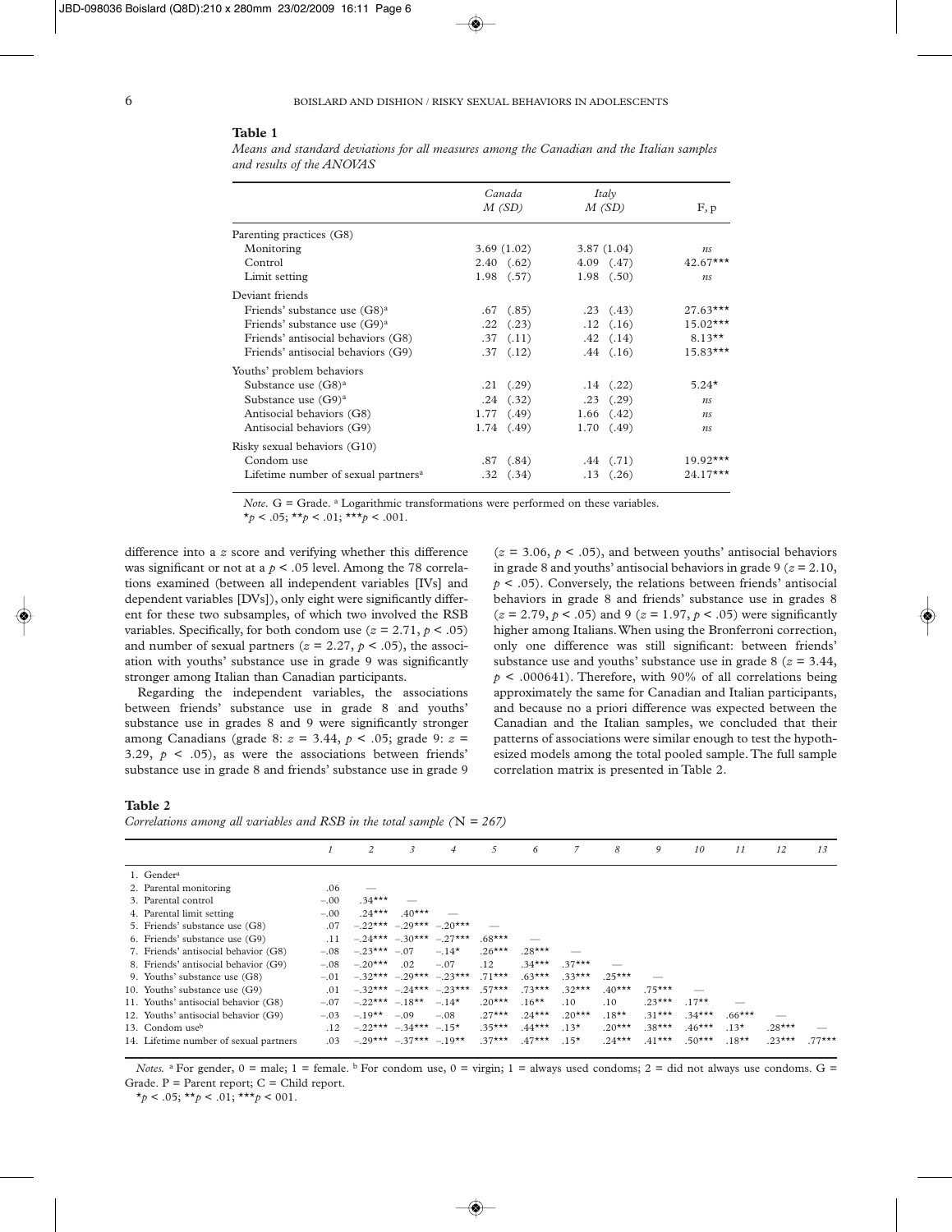When examining the correlations, it is important to note that condom use and number of sexual partners were significantly associated with all of the other variables in the expected direction. Parenting practices were moderately and positively interrelated, and were negatively associated with both condom use and number of sexual partners, thus suggesting that youth whose parents use adequate monitoring, control, and limits, remain virgins longer, have fewer sexual partners, and use condoms more. Youth and friend substance use were highly and positively correlated with both condom use and number of sexual partners. Youth and friend substance use were also highly correlated with each other. Youth and friend antisocial behaviors were positively linked to youth substance use and RSB, especially in 9th grade.

## *Measurement models*

The independence models for the socialization and the selection data sets, testing the possibility that all variables are uncorrelated, were both rejected (note that, because different variables were used at grades 8 and 9 for these two models,

## **Table 3**

*Comparison of models for condom use*

separate measurement models were required). The data used for the socialization model showed better fit indices than the data used for the selection model. Modification indices suggested that correlating the residuals of monitoring and friend substance use, as well as the residuals of parental control and limit setting, would significantly improve the fit of the model. The socialization measurement model with these two correlated errors was accepted as the final measurement model,  $\gamma^2(9) = 11.88$ , *ns*; RMSEA = .04; CFI = .99; AIC = 63.88.

## *Structural model for condom use*

Maximum likelihood procedure was employed to estimate all models. First, we estimated our two models separately for condom use. Our first hypothesis was the socialization model, in which parenting practices and friends' deviance were measured in grade 8, youths' problem behaviors were measured in grade 9, and condom use in grade 10. Our second hypothesis was the selection model, where parenting practices and youths' problem behaviors were measured in grade 8, friends' deviance in grade 9, and condom use in grade 10.

| Model |                                                                                                   | $\chi^2$ (dl)    | <i>RMSEA</i> | CFI | AIC    | $\Delta \chi^2$           |
|-------|---------------------------------------------------------------------------------------------------|------------------|--------------|-----|--------|---------------------------|
| M1    | Socialization model                                                                               | $25.95(16)$ , ns | .05          | .97 | 81.95  |                           |
| M2    | Selection model                                                                                   | $77.93(16)$ ***  | .12          | .84 | 133.93 |                           |
|       | Modifications of the initial socialization model (M1):<br>nested hierarchical models              |                  |              |     |        |                           |
| M1a   | One path added: partial mediation – condom use predicted<br>by friends' deviance                  | $25.43(15)^*$    | .05          | .97 | 83.43  | $M1 - M1a = .52(1)$ , ns  |
| M1b   | One path added: partial mediation – youths' problem<br>behaviors predicted by parenting practices | $25.58(15)^*$    | .05          | .97 | 83.58  | $M1 - M1b = .37(1)$ , ns  |
| M1c   | One path added: partial mediation $-$ condom use predicted<br>from parenting practices            | $23.48(15)$ , ns | .05          | .97 | 81.48  | $M1 - M1c = 2.47$ (1), ns |

*Notes.*  $*_{p} < .05$ ;  $*_{p} < .01$ ;  $*_{p} < .001$ .

30.6% of the variance of the condom use variable is explained by the final model (M1).



Figure 2. Final model supporting the socialization hypothesis for condom use.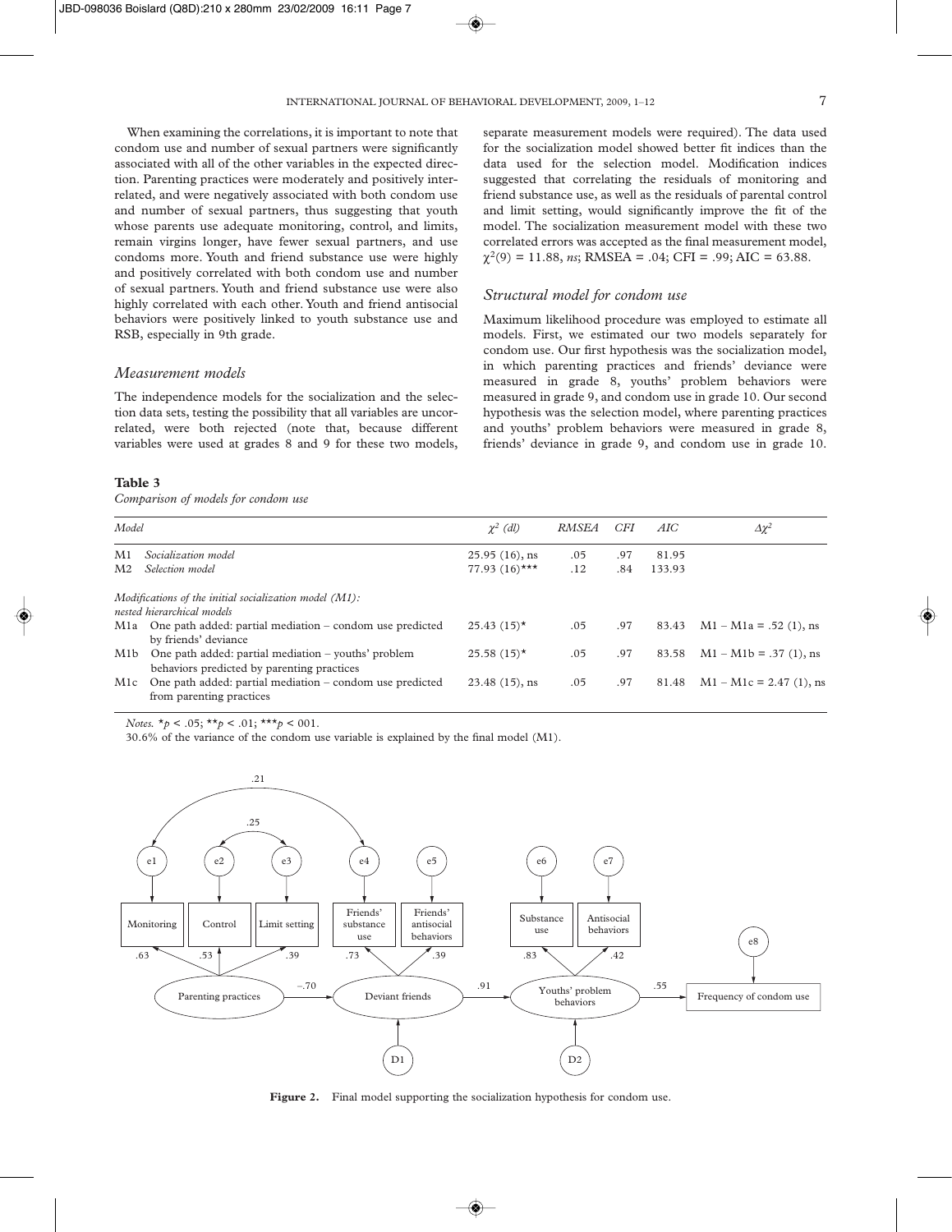Consistent with the measurement model, the residuals of control and limit setting, and of monitoring and friends' substance use, were correlated in both models. When comparing the chi-squares and the fit indices of these two models (Kline, 2005), the socialization model was found to fit the data well, whereas the selection model did not fit the data well. All model fit indices are presented in Table 3. Therefore, post hoc modifications were performed on the socialization model in an attempt to specify the best-fitting model with the data.

We examined the possibility that deviant peers would have a direct effect on condom use, but this modification did not increase the fit significantly, nor did the direct path from parenting practices to youths' problem behaviors, or the direct path from parenting practices to condom use. Therefore, the final model for condom use was the full-mediation model of socialization, allowing the residuals of control and limit setting, and of monitoring and friends' substance use to correlate, as in the measurement model,  $\chi^2(16) = 25.95$ , *ns*; RMSEA = .05;  $CFI = .97$ ;  $AIC = 81.95$ . Standardized estimates of all paths are presented in Figure 2.

## *Structural model for lifetime number of sexual partners*

The same procedure was followed for the lifetime number of sexual partners. To be consistent with our measurement model, we again allowed the residuals of control and limit setting, and of monitoring and friends' substance use, to covary. Again, whereas the socialization model was found to fit the data well, the selection model did not. All model fit indices are presented in Table 4. As was the case for condom use, we tested modifications for enhancing the fit of the model. We again tested for direct effects of deviant peers on number of sexual partners, and of parenting practices on youth problem behavior. These modifications did not improve the model fit. However, when adding a direct path from parenting practices to number of sexual partners, the fit of the socialization model improved significantly,  $\Delta \gamma^2(1) = 7.55$ ,  $\rho < .01$ . This model was accepted as the final model for number of sexual partners,  $\gamma^2(15)$  = 23.48, *ns*; RMSEA = .05; CFI = .97; AIC = 81.48. Standardized estimates of all paths are presented in Figure 3.

## **Table 4**

*Comparison of models for lifetime number of sexual partners*

| Model                      |                                                                                                     | $\chi^2$ (dl)    | <b>RMSEA</b> | <b>CFI</b> | AIC    | $\Delta \chi^2$                     |
|----------------------------|-----------------------------------------------------------------------------------------------------|------------------|--------------|------------|--------|-------------------------------------|
| M1                         | Socialization model                                                                                 | $27.94(16)$ *    | .05          | .97        | 83.94  |                                     |
| M <sub>2</sub>             | Selection model                                                                                     | $85.85(16)$ ***  | .13          | .83        | 141.84 |                                     |
| nested hierarchical models | Modifications of the initial socialization model (M1):                                              |                  |              |            |        |                                     |
| M1a                        | One path added: partial mediation – number of sexual<br>partners predicted by friends' deviance     | $27.92(15)^*$    | .06          | .97        |        | 85.92 $M1 - M1b = .02$ (1), ns      |
| M1b                        | One path added: partial mediation – youths' problem                                                 |                  |              |            |        |                                     |
|                            | behaviors predicted by parenting practices                                                          | $27.72(15)^*$    | .06          | .97        |        | 85.72 $M1 - M1b = .22 (1)$ , ns     |
| M1c                        | One path added: partial mediation – number of sexual<br>partners predicted from parenting practices | $20.39(15)$ , ns | .04          | .99        | 78.39  | $M1 - M1c = 7.55 (1)$ <sup>**</sup> |

*Notes.*  $*_{p}$  < .05;  $*_{p}$  < .01;  $*_{p}$  < 001.

38.2% of the variance of the lifetime number of sexual partners' variable is explained by the final model (M1c).



Figure 3. Final model supporting the socialization hypothesis for number of sexual partners.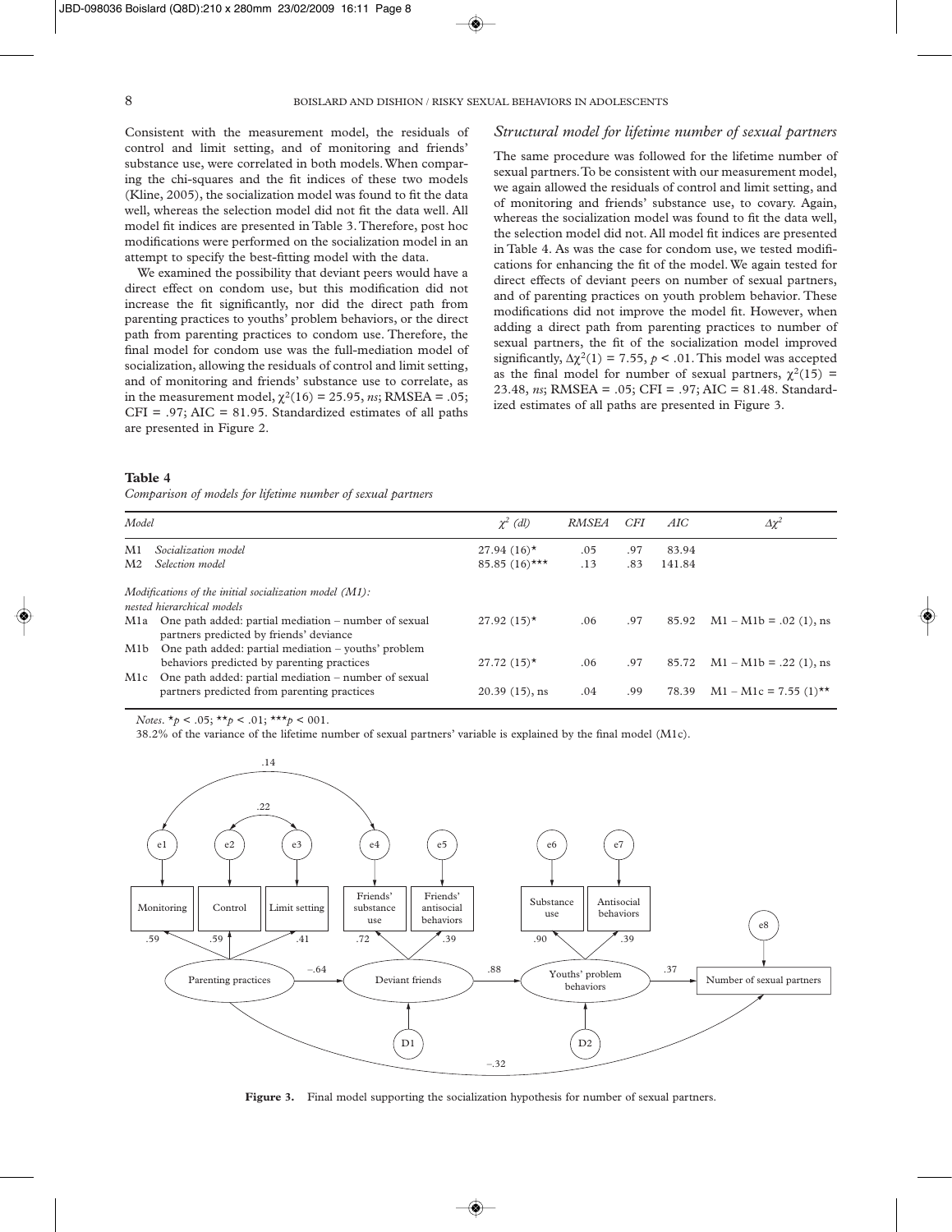## Discussion

This study was conducted to examine and compare two alternative models in order to determine which one could explain the greater amount of the observed variability in condom use and number of sexual partners. Previous research has suggested that the relation between youths' problem behaviors, RSB, and deviant friends could be attributed either to a peer socialization effect, such that problem behaviors are learned by modeling in the social environment, or to a peer selection effect, such that teenagers affiliate with others who have problematic behaviors similar to their own.

In the context of this international sample of adolescents, our findings suggest that the socialization model was superior to the selection model for explaining risky sexual practices in adolescence. Specifically, the socialization model accounted for 31% of the variance in the youths' report of condom use over the last year. This model was entirely mediational, in that the impact of parenting practices was mediated through deviant friends and the youths' problem behaviors. Similar results were found for lifetime number of sexual partners: the socialization model accounted for 38% of the variance in this measure of RSB. In this model, however, mediation was only partial: parenting practices were also directly predictive of number of sexual partners. This result suggests that adequate parenting practices have both an indirect influence on their child's behaviors by shaping their social environments and a direct effect on their sexual practices, such as who their child is allowed to date or not.

The present findings are consistent with the work of other investigators. As Scaramella and colleagues (1998) have pointed out, good parental monitoring practices can transmit clear guidelines for acceptable behaviors and relationships. Parents with adequate parenting practices respond to their child's transgressions in ways that reduce the likelihood of unacceptable behavior to reappear (Conger, 1997). Also, as Mounts (2001) has shown, parents who evaluate their child's friendships and manage them accordingly, by facilitating or prohibiting them, can have a real impact on their child's peer relationships.

According to our findings, differential effects of parenting practices were found for condom use and number of sexual partners. Parents do not have a direct impact on condom use, possibly because this decision happens in a private context. However, parents can influence who their child sees at home or in some other places during free time, as well as when, for what, and for how long. It is likely that youth whose parents use adequate practices will have less unsupervised time to have sexual experiences. It is also possible that parents with good practices will discourage early sexual activity and disapprove of sleepovers or overnight stays of possible sexual partners. These types of behaviors could explain the direct effect of parenting on the number of sexual partners.

The socialization model may also be suitable for predicting risk of teen pregnancy. Not wearing a condom increases the risk of teen pregnancy, although the use of other contraceptive methods should be examined in parallel. Oral contraceptives, for example, have about the same rate of efficacy as condoms when used adequately (Society of Obstetricians and Gynaecologists of Canada, 1998) and are chosen by many adolescent females as the main protection against pregnancies (McKay, 2004). If neither condoms nor other contraceptive methods are used by sexually active adolescents, risk for pregnancy is

further increased. Teen mothers often have difficulties in completing their high school degrees and, therefore, often live in economically harsh conditions (Dryburgh, 2000). Moreover, babies of these young girls are at greater risk of being born prematurely and of low birth-weight, and to die before the age of one year (Bissel, 2000).

In this study, the association between inadequate condom use and number of sexual partners was notably high (*r* = .77,  $p \leq 0.001$ , but this may be partially due to the presence of 55% virgins in the sample. Similarly, Capaldi et al. (2002) had found a strong negative association between number of sexual partners and condom use, thus indicating that those most at risk, through frequent exposure to new sexual partners, were also less likely to use condoms.

It is tempting to consider sexual behavior as one among many behaviors within a general syndrome of problem behavior (Jessor & Jessor, 1977). We suggest, however, that there is advantage to studying each of the problem behaviors uniquely. As we have seen, the parents' role in the youths' number of sexual partners was both direct and indirect, whereas it was entirely indirect when predicting youth condom use. Similarly, Dishion and Owen (2002) found different antecedents and consequences for tobacco, alcohol and marijuana use when the use of each substance was modeled separately. Although problem behaviors may be correlated, the functional utility and the predictors of each may be distinct, suggesting the value of considering them separately.

When comparing Italian and Canadian youths, there were differences in mean levels of both the predictor and dependent variables. Canadian youth, for example, reported more RSB than Italian youths. However, the relations among the measured variables were not different for the two samples, suggesting similar patterns of prediction for Italian and Canadian youths. In this study, there was an average of 5.4 months' difference in the ages of the two subsamples, with Canadians being older. This age difference may partially explain why more of the Canadians had engaged in sexual activity than Italians, since intercourse is a developmental event with greater probabilities to occur among older than younger adolescents. Other hypotheses, such as greater cultural acceptance of youth sexuality in Canada, may contribute to explain the higher level of sexual activity among the Canadian youth.

## *Clinical implications*

This study adds to a growing number of studies targeting the friendship network in prevention and intervention programs among adolescents (Dishion & Dodge, 2005; Phillips Smith, Dumas, & Prinz, 2006). In fact, there is some evidence that a lack of attendance to peer environments within prevention programs focused on preventing RSB may actually increase high-risk sexual behavior (Moberg & Piper, 1998). Friends have been shown to be important proximal agents in socialization of behaviors and attitudes, particularly among early and mid-adolescents (Kiesner, Cadinu, Poulin, & Bucci, 2002). The current study has shown that, not only do deviant friends promote problem behaviors such as delinquency and substance use, but they also influence the type of sexual behaviors adopted. These findings replicate and extend previous work on adolescent sexual behavior (Capaldi et al., 1996; French & Dishion, 2003), and support the idea of deviancy training in the peer group. Thus, programs aimed at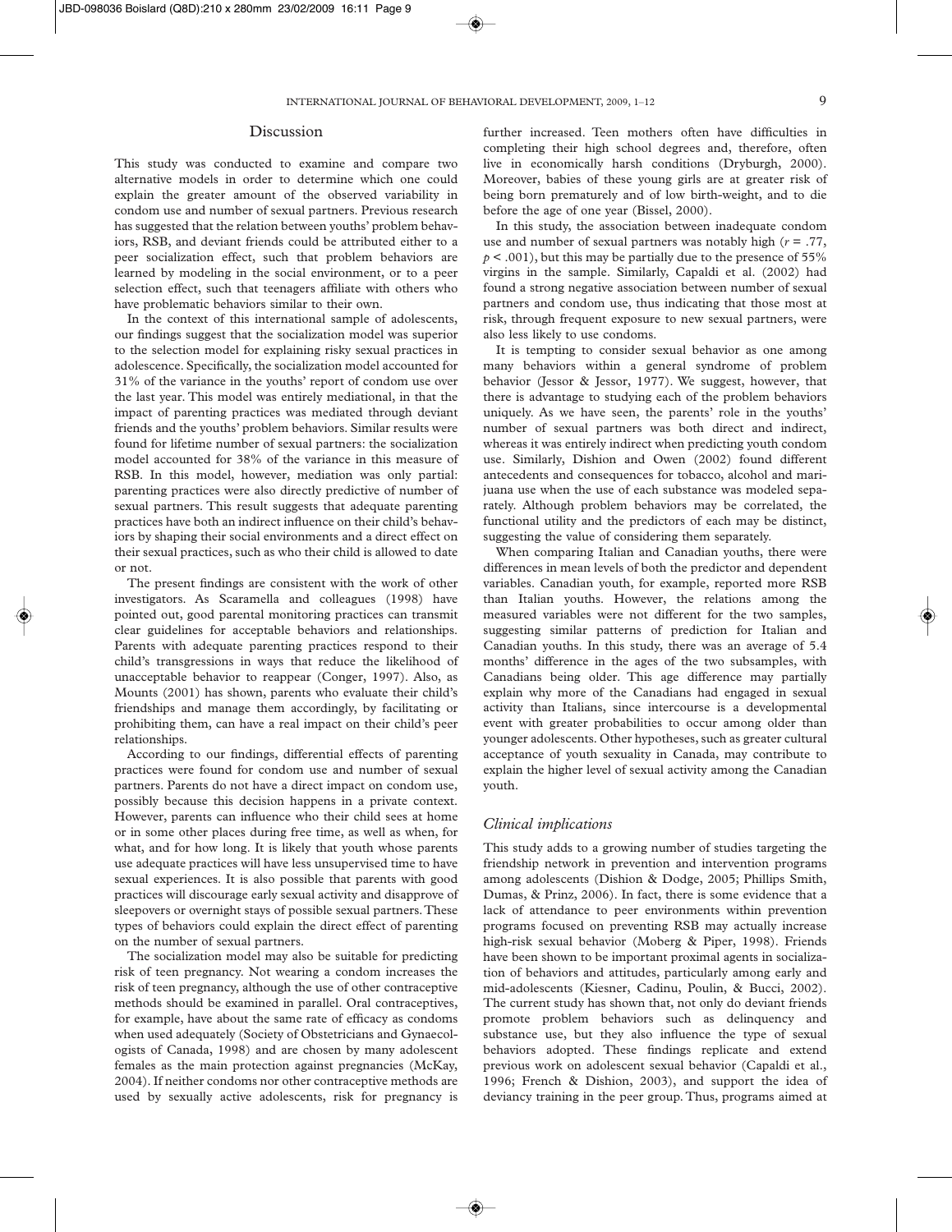decreasing RSB among adolescents should target friendship groups and promote making responsible personal choices in sexual matters.

There is ample evidence that interventions can systematically and cost-effectively target parenting practices in general, and parental monitoring in particular, to reduce deviant peer affiliation (Dishion, Bullock, & Granic, 2002), substance use (Dishion, Kavanagh, Schneiger, Nelson, & Kaufman, 2002; Spoth, Redmond, & Shin, 2001) and a variety of other problem behaviors (Connell, Dishion, & Deater-Deckard, 2006). Moreover, when adolescent problem behaviors change as a function of interventions targeting parenting, changes have been found to be mediated by improved monitoring and parenting practices (Dishion, Nelson, & Kavanagh, 2003; Staton et al., 2004). Thus the evidence supporting parents as important proximal socialization agents continues to be reaffirmed in both longitudinal data, such as the present data, as well as in randomized field experiments. This is encouraging because, although it might be difficult to teach parents a new parenting style, there is evidence that parents can learn and efficiently apply new parenting practices (Bogenschneider, Wu, Raffaelli, & Tsay, 1998; Patterson, 1986).

## *Limitations and future research*

Although this study provides new information regarding the antecedents and mediating processes of RSB during adolescence, there are several limitations that indicate directions for further investigations. First, our study used a relatively small sample  $(N = 267)$ . Thus, to enhance our confidence in the findings, it would be useful to replicate this prospective longitudinal study using a larger and more diverse sample.

Second, the present study considered only heterosexual behaviors, partly because very few participants reported samesex sexual experience, other than kissing. However, men who have sex with other men have been identified as population at high risk for STIs, and particularly for HIV/AIDS. Therefore, it would be valuable to examine similar hypotheses with regards to homosexual and bisexual adolescent males for evaluating the generalizability of the socialization model among this population.

Third, except for parental control and youth antisocial behavior, this study uses self-report data. Researchers have demonstrated that, when students are assured confidentiality, self-report measures of risk behaviors have good validity (Murray & Perry, 1987; White, 1991). Scholars have also shown that adolescent males (Capaldi et al., 1996) and females (Hearn, O'Sullivan and Dudley, 2003) are reliable reporters of their current RSB. For parenting practices, it would be interesting to assess the parents' perceptions of their own parenting practices, as was done for the control subscale of parenting. For friends' deviance, using self-report data allowed participants to name friends from all contexts, including friends that were not in the same school or grade. However, it will be important to replicate this study using friends' reports about their own deviancy.

Notwithstanding these limitations, the present study provides data on two samples from two countries and two continents, including both males and females. The heterogeneity of this combined sample provides added confidence in the results. Future studies should examine such behaviors among other samples from both Western and non-Western countries to increase our knowledge on adolescents' sexual practices and their social environments, which are likely to vary from one cultural context to another.

Finally, another important dimension of RSB is the age that youth start having intercourse. The timing of sexual onset is a crucial component of sexuality because early starters have more years and opportunities for having contact with sexually transmitted infections and having unwanted pregnancies (Aarons & Jenkins, 2002; Institut Canadien d'information sur la santé, 2003). Studies have shown that sexually precocious teens have more sexual encounters and partners than their peers who remain abstinent (Capaldi et al., 2002; Thornton, 1990) and show a higher level of RSB (Sonenstein, Pleck, & Ku, 1989). Future research should examine how parenting practices and friends' deviance relate to the timing of sexuality.

The analysis of developmental predictors of adolescent RSB provides empirical guidelines for the design of effective intervention and prevention services. In this respect, the two models guiding this research have particular relevance to both developmental theory and prevention science. It appears that peer environments are potentially an arena for learning new behaviors such as RSB, and that parental effort to monitor and structure peer environments may be especially important for reducing RSB.

## References

- Aarons, S.J., & Jenkins, R.R. (2002). Sex, pregnancy, and contraception-related motivators and barriers among Latino and African-American youth in Washington DC. *Sex Education*, *2*(1), 5–30.
- Akaike, H. (1987). Factor analysis and AIC. *Psychometrika*, *52*, 317–332.
- Alix, A., Leaune, V., & Auger, D. (2001). *Enquête sociale et de santé 1998 2e édition. Chapitre 9 – Comportements sexuels et utilisation du condom* (pp. 201–218). Institut de la statistique du Québec,.
- Ary, D.V., Duncan, T.E., Biglan, A., Metzler, C.W., Noell, J.W., & Smolkowski, K. (1999). Development of Adolescent Problem Behavior. *Journal of Abnormal Child Psychology*, *27*(2), 141–150.
- Bachanas, P., Morris, M.K., Lewis-Gess, J.K., Sarett-Cuasay, E.J., Sirl, K., Ries, J.K., & Sawyer, M.K. (2002). Predictors of risky sexual behavior in African American adolescent girls: Implications for prevention interventions. *Journal of Pediatric Psychology*, *27*(6), 519–530.
- Bajos, N., Ducot, B., Spencer, B., & Spira, A. (1997). Sexual risk-taking, sociosexual biographies and sexual interaction: Elements on the French national survey on sexual behaviour. *Social Science and Medicine*, *44*, 25–40.
- Bentler, P.M., & Bonett, D.G. (1980). Significance tests and goodness-of-fit in the analysis of covariance structures. *Psychological Bulletin*, *88*, 588–606.
- Berndt, T.J. (1979). Developmental changes in conformity to peers and parents. *Developmental Psychology*, *15*(6), 608–616.
- Biglan, A., Metzler, C.W., Wirt, R., & Ary, D.V. (1990). Social and behavioral factors associated with high-risk sexual behavior among adolescents. *Journal of Behavioral Medicine*, *13*(3), 245–261.
- Bissell, M. (2000). Socio-economic outcomes of teen pregnancy and parenthood: A review of the literature. *The Canadian Journal of Human Sexuality*, *9*(3), 191–204.
- Blum, R.W., Beuhring,T., Shew, M.L., Bearinger, L.H., Sieving, R.E., & Resnick, M.D. (2000). The effects of race/ethnicity, income, and family structure on adolescent risk behaviors. *American Journal of Public Health*, *90*, 1879–1884.
- Bogenschneider, K., Wu, M., Raffaelli, M., & Tsay, J. (1998). Parent influences on adolescent peer orientation and substance use: The interface of parenting practices and values. *Child Development*, *69*, 1672–1688.
- Boyce, W. (2004). *Young people in Canada: Their health and well-being*. Ottowa: Health Canada.
- Brener, N., Kann, L., Lowry, R., Wechsler, H., & Romero, L. (2006). Trends in HIV-related risk behaviors among high school students – United States, 1991–2005. *Morbidity and Mortality Weekly Report*, *55*(31), 851–854.
- Browne, M.W., & Cudeck, R. (1993). Alternative ways of assessing model fit. In K.A. Bollen & J.S. Long (Eds.), *Testing structural equation models* (pp. 136–162). Newbury Park, CA: SAGE.
- Capaldi, D.M., Crosby, L., & Stoolmiller, M. (1996). Predicting the timing of first sexual intercourse for at-risk adolescents males. *Child Development*, *67*, 344–359.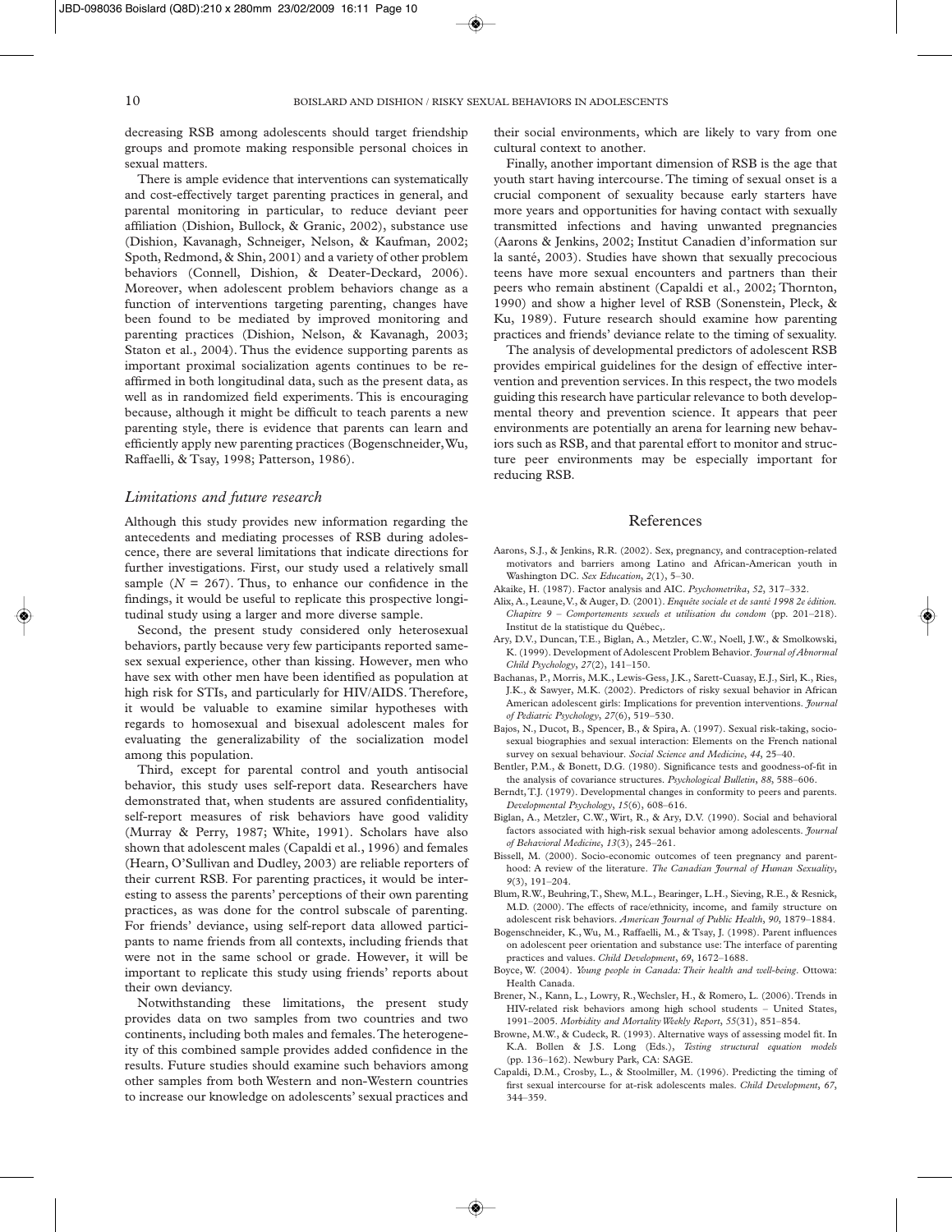- Capaldi, D.M., Stoolmiller, M., Clark, S., & Owen, L.D. (2002). Heterosexual risk behaviors in at-risk young men from early adolescence to young adulthood: Prevalence, prediction, and association with STD contraction. *Developmental Psychology*, *38*(3), 394–406.
- Clayton, R.R., & Bokemeier, J.L. (1980). Premarital sex in the seventies. *Journal of Marriage and the Family*, *42*, 759–775.
- Conger, R.D. (1997). The social context of substance abuse: A developmental perspective. In E.D. Robertson, Z. Sloboda, G.M. Boyd, L. Beatty, & N.J. Kozel (Eds.), *Rural substance abuse: State of knowledge and issues* (NIDA Research Monograph No. 168, NIH Publication No. 97–4177, pp. 37–52). Washington: National Institute of Drug Abuse.
- Conger, R.D., & Simons, R.L. (1997). Life-course contingencies in the development of adolescent antisocial behavior: A matching law approach. In T.P. Thornberry (Ed.), *Developmental theories of crime and delinquency. Advances in criminological theory,7* (pp. 55–99). New Brunswick, NJ:Transaction Publishers.
- Connell, A.M., Dishion, T.J., & Deater-Deckard, K. (2006). Variable- and person-centered approaches to the analysis of early adolescent substance use: Linking peer, family, and intervention effects with developmental trajectories. *Merrill-Palmer Quarterly*, *52*, 421–448.
- Connolly, J., & Goldberg, A. (1999). Romantic relationships in adolescence: The role of friends and peers in their emergence and development. In W. Furman, B.B. Brown, & C. Feiring, *The development of romantic relationships in adolescence* (pp. 266–290). New York: Cambridge University Press.
- Costa, F.M., Jessor, R., Donovan, J.E., & Fortenberry, J.D. (1995). Early initiation of sexual intercourse: The influence of psychosocial unconventionality. *Journal of Research on Adolescence*, *5*, 93–121.
- Danziger, S.K. (1995). Family life and teenage pregnancy in the inner-city: Experiences of African American youth. *Children and Youth Service Review*, *17*, 183–202.
- Davis, S.M., & Harris, M.B. (1982). Sexual knowledge, sexual interests, and sources of sexual information of rural and urban adolescents from three cultures. *Adolescence*, *17*, 471–492.
- DiClemente, R.J. (1991). Predictors of HIV-preventive sexual behavior in a highrisk adolescent population: The influence of perceived peer norms and sexual communication on incarcerated adolescents' consistent use of condoms. *Journal of Adolescent Health*, *12*, 385–390.
- Dishion, T.J. (2000). Cross-setting consistency in early adolescent psychopathology: Deviant friendships and problem behavior sequelae. *Journal of Personality*, *68*(6), 1109–1126.
- Dishion, T.J., Bullock, B.M., & Granic, I. (2002). Pragmatism in modeling peer influence: Dynamics, outcomes and change processes. *Development and Psychopathology*, *14*(4), 969–981.
- Dishion, T.J., Capaldi, D. Spracklen, K.M., & Li, F. (1995). Peer ecology of male adolescent drug use. *Development and Psychopathology*, *7*, 803–824.
- Dishion, T.J., & Dodge, K.A. (2005). Peer contagion in interventions for children and adolescents: Moving towards an understanding of the ecology and dynamics of change. *Journal of Abnormal Child Psychology*, *33*(3), 395–400.
- Dishion, T.J., Kavanagh, K., Schneiger, A., Nelson, S., & Kaufman, N.K. (2002). Preventing early adolescent substance use: A family-centered strategy for the public middle school. *Prevention Science*, *3*(3), 191–201.
- Dishion, T.J., & McMahon, R.J. (1998). Parental monitoring and the prevention of child and adolescent problem behavior: A conceptual and empirical formulation. *Clinical Child and Family Psychology Review*, *1*, 61–75.
- Dishion, T.J., Nelson, S., & Kavanagh, K. (2003). The family check-up with highrisk young adolescents: Preventing early-onset substance use by parent monitoring. *Behavior Therapy*, *34*(4), 553–571.
- Dishion, T.J., & Owen, L.D. (2002). A longitudinal analysis of friendships and substance use: Bidirectional influence from adolescence to adulthood. *Developmental Psychology*, *38*(4), 480–491.
- Dishion, T.J., Poulin, F., & Skaggs, N.M. (2000). The ecology of premature autonomy in adolescence: Biological and social influences. In K.A. Kerns, J.M. Contreras, & A.M. Neal-Barnett (Eds.), *Family and peers: Linking two social worlds* (pp. 27–45). Westport, CT: Praeger.
- Dishion, T.J., Spracklen, K.M., Andrews, D.W., & Patterson, G.R. (1996). Deviancy training in male adolescents' friendships. *Behavior Therapy*, *27*(3), 373–390.
- Dobkin, P.L., Tremblay, R.E., Masse, L.C., & Vitaro, F. (1995). Individual and peer characteristics in predicting boys' early onset of substance abuse: A seven-year longitudinal study. *Child Development*, *66*(4), 1198–1214.
- Dryburgh, H. (2000). Grossesse chez les adolescentes. *Rapports sur la santé*, *12*(1), 9–21.
- Duncan, S.C., Strycker, L.A., & Duncan, T.E. (1999). Exploring associations in developmental trends of adolescent substance use and risky sexual behavior in a high-risk population. *Journal of Behavioral Medicine*, *22*(1), 21–34.
- Elliott, D., Huizinga, D.S., & Morse, B. (1986). Self-reported violent offending: A descriptive analysis of juvenile violent offenders and their offending careers. *Journal of Interpersonal Violence*, *1*(4), 472–514.
- Fisher, J.D., Misovitch, S.J., & Fisher, W.D. (1992). Impact of perceived social norms on adolescents' AIDS-risk behavior and prevention. In R.J. DiClemente (Ed.), *Adolescents and AIDS: A generation in jeopardy* (pp. 117–136). Newbury Park, CA: SAGE.
- Fletcher, A.C., Darling, N., & Steinberg, L. (1995). Parental monitoring and peer influences on adolescent substance use. In J. McCord (Ed.), *Coercion and punishment in long-term perspectives* (pp. 259–271). New York: Cambridge University Press.
- French, D.C., & Dishion, T. (2003). Predictors of early initiation of sexual intercourse among high-risk adolescents. *Journal of Early Adolescence*, *23*(3), 295–315.
- Garriquet, D. (2005). Relations sexuelles précoces. Gouvernement du Canada. Statistique Canada. *Rapports sur la santé*, *16*(3), 11–21.
- Gouvernement du Canada (2005). *Comparaison des cas rapportés et des taux de ITS à déclaration obligatoire du 1er janvier au 30 juin 2005 et du 1er janvier au 30 juin 2004*. Agence de santé publique du Canada.
- Gouvernement du Québec (2004). *Portrait des infections transmissibles sexuellement et par le sang (ITSS), de l'hépatite C, de l'infection par le VIH et du Sida au Québec*. Ministère de la santé et des services sociaux.
- Guilford, J.P. (1965). *Fundamental statistics in psychology and education*. New York: McGraw-Hill.
- Guo, J.C., Chung, I.J., Hill, K.G., Hawkins, J.D., Catalano, R.F., & Abbott, R.D. (2002). Developmental relationships between adolescent substance use and risky sexual behavior in young adulthood. *Journal of Adolescent Health*, *31*(4), 354–362.
- Hearn, K.D., O'Sullivan, L.F., & Dudley, C.D. (2003). Assessing reliability of early adolescent girls' reports of romantic and sexual behavior. *Archives of Sexual Behavioir*, *32*(6), 513–521.
- Holton, T.H., & Haans, D. (2004). Consommation d'alcool et de drogues au début de l'adolescence. *Rapports sur la santé*, *15*(3), 9–19.
- Huba, G.J., Panter,A.T., Melchior, L.A.,Trevithick, L.,Woods, E.R.,Wright, E. et al. (2003). Modeling HIV risk in highly vulnerable youth. *Structural Equation Modeling*, *10*(4), 583–608.
- Institut Canadien d'information sur la santé (2003). *Différences entre les sexes dans les maladies transmissibles sexuellement*. Rapport de surveillance de la santé des femmes, chapitre 25.
- Jaccard, J., Dittus, P.J., & Gordon, V.V. (1996). Maternal correlates of adolescent sexual and contraceptive behavior. *Family Planning Perspectives*, *28*(4), 159–185.
- Jessor, R.L., & Jessor, S. (1977). *Problem behaviour and psychosocial development: A longitudinal study of youth*. New York: Academic Press.
- Jessor, R., Van Den Bos, J., Vanderryn, J., Costa, F.M., & Turbin, M.S. (1997) Protective factors in adolescent problem behavior: Moderator effects and developmental change. In G.A. Marlatt & G.R. VandenBos (Eds.), *Addictive behaviors: Readings on etiology, prevention, and treatment* (pp. 239–264). Washington: American Psychological Association.
- Kandel, D.B., & Davies, M. (1992). Progression to regular marijuana involvement: Phenomenology and risk factors for near-daily use. In M.D. Glantz & R.W. Pickens (Eds.), *Vulnerability to drug abuse* (pp. 211–253). Washington: American Psychological Association.
- Kaplan, D. (2000). *Structural equation modeling: Foundations and extensions*. Thousand Oaks, CA: SAGE.
- Katchadourian, H. (1990). Sexuality. In S.S. Feldman & G.R. Elliott (Eds.), *At the threshold: The developing adolescent*. Cambridge, MA: Harvard University Press.
- Kerr, D.L., & Matlak, K.A. (1998). Alcohol use and sexual risk-taking among adolescents: A review of recent literature. *Journal of HIV/AIDS Prevention and Education for Adolescents and Children*, *2*(2), 67–88.
- Kerr, M., & Stattin, H. (2000). What parents know, how they know it, and several forms of adolescent adjustment: Further support for a reinterpretation of monitoring. *Developmental psychology*, *36*, 366–380.
- Kiesner, J., Cadinu, M., Poulin, F., & Bucci, M. (2002). Group identification in early adolescence: Its relation with peer adjustment and its moderator effect on peer influence. *Child Development*, *73*(1), 196–208.
- Kline, R.B. (2005). *Principles and practice of structural equation modeling* (2nd ed.). New York: Guilford Press.
- Ku, L., Sonenstein, F.L., & Pleck, J.H. (1993). Factors influencing first intercourse for teenage men. *Public Health Reports*, *108*(6), 680–694.
- Li, X., Stanton, B., Cottrell, L., Burns, J., Pack, R., & Kaljee, L. (2001). Patterns of initiation of sex and drug-related activities among urban low-income African-American adolescents. *Journal of Adolescent Health*, *28*(1), 46–54.
- Lowry, R., Holtzman, D., Truman, B.I., Kann, L., Collins, J.L., & Kolbe, L.J. (1994). Substance use and HIV-related sexual behaviors among US high school students: Are they related? *American Journal of Public Health*, *84*, 1116–1120.
- Maticka-Tyndale, E., Barrett, M., & McKay, A. (2000). Adolescent sexual and reproductive health in Canada: A review of national data sources and their limitations. *The Canadian Journal of Human Sexuality*, *9*(1), 41–65.